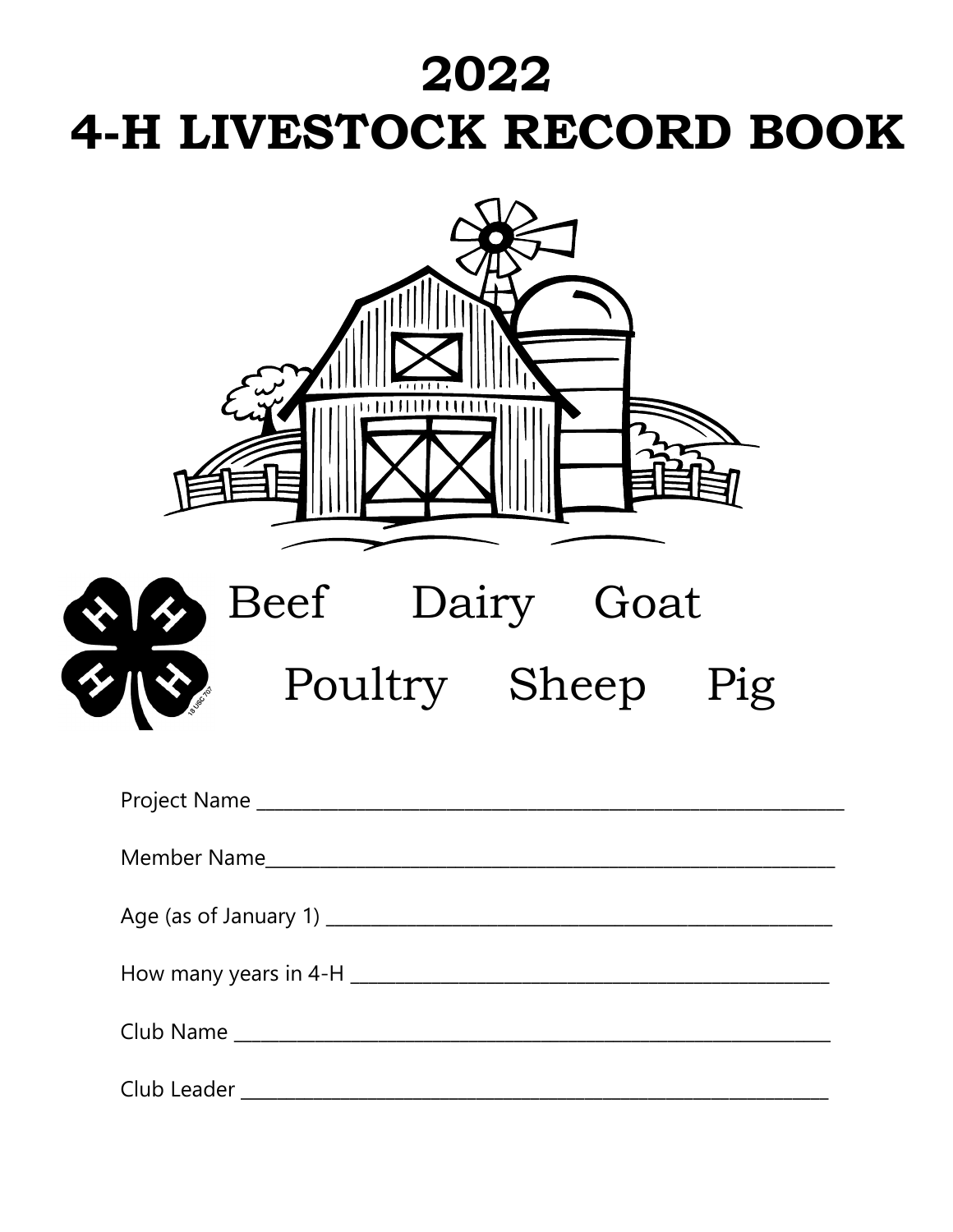# **PROJECT PICTURES**

Appropriate pictures of your project animals will make your record book more meaningful. Take a snapshot at the beginning, about halfway through and at the end of the project and enter the three pictures on this page. Include all your project animals in each picture.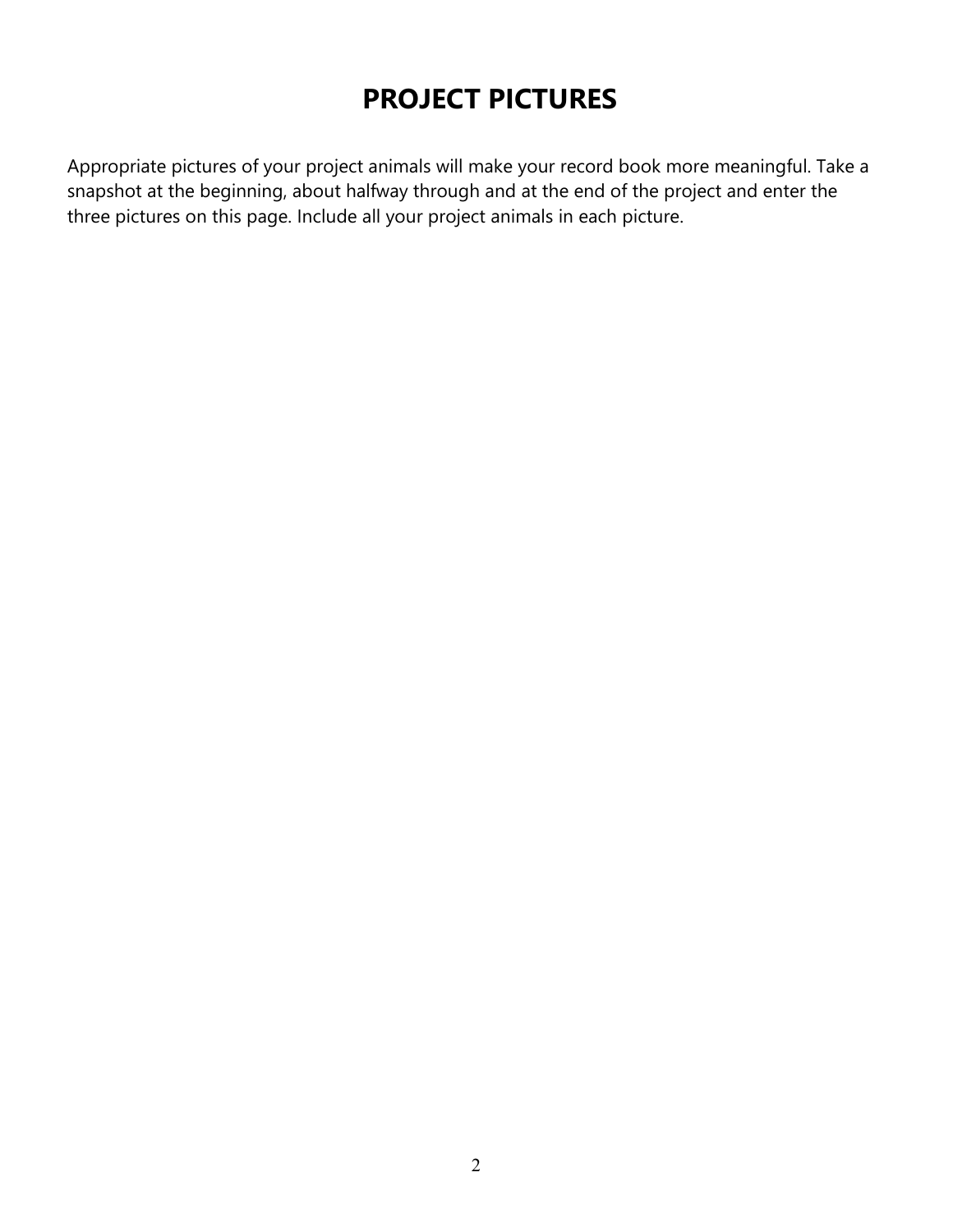# **Animal Information**

My project began with the following animals, and/or I purchased these animals during the year.

| Date | Description<br>(i.e. name, eartag, tattoo) | <b>Breed</b> | Sex | Birthdate &<br>Year or age | Weight        | Beginning<br>Value |
|------|--------------------------------------------|--------------|-----|----------------------------|---------------|--------------------|
|      |                                            |              |     |                            |               |                    |
|      |                                            |              |     |                            |               |                    |
|      |                                            |              |     |                            |               |                    |
|      |                                            |              |     |                            |               |                    |
|      |                                            |              |     |                            |               |                    |
|      |                                            |              |     |                            |               |                    |
|      |                                            |              |     |                            |               |                    |
|      |                                            |              |     |                            |               |                    |
|      |                                            |              |     |                            |               |                    |
|      |                                            |              |     |                            |               |                    |
|      |                                            |              |     |                            |               |                    |
|      |                                            |              |     |                            | Total (Box 1) |                    |

Total (Box 1)

#### **Record of Health Practices and Cost**

| Date | Animal ID | Vaccination/Treatment | Veterinarian Comments   | Cost |
|------|-----------|-----------------------|-------------------------|------|
|      |           |                       |                         |      |
|      |           |                       |                         |      |
|      |           |                       |                         |      |
|      |           |                       |                         |      |
|      |           |                       |                         |      |
|      |           |                       |                         |      |
|      |           |                       |                         |      |
|      |           |                       |                         |      |
|      |           |                       | $\cdot$ $\cdot$ $\cdot$ |      |

 $Total (Box 2)$  |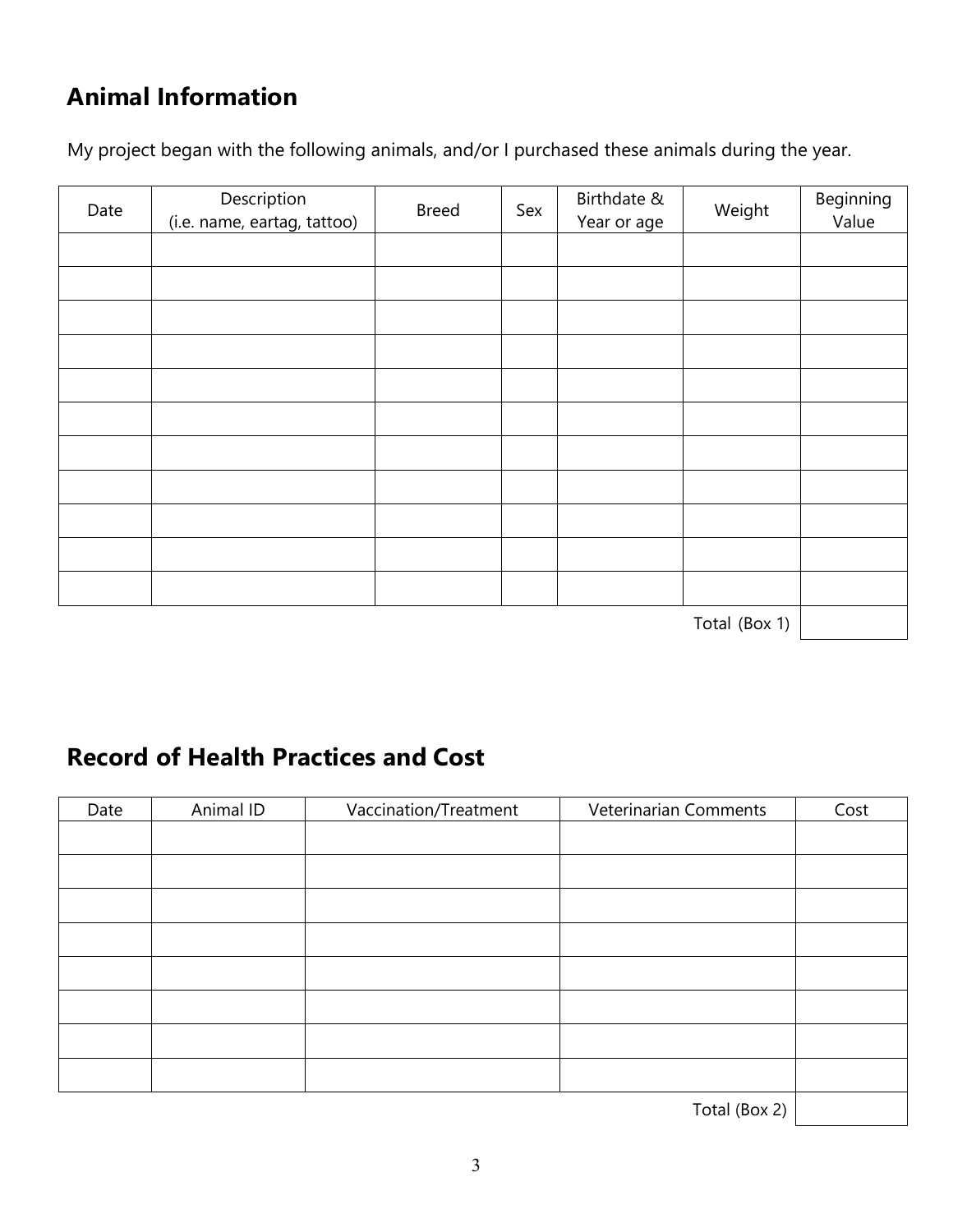#### **Feed Record**

| Date | Type of Feed | Amount        | Cost |
|------|--------------|---------------|------|
|      |              |               |      |
|      |              |               |      |
|      |              |               |      |
|      |              |               |      |
|      |              |               |      |
|      |              |               |      |
|      |              |               |      |
|      |              |               |      |
|      |              |               |      |
|      |              |               |      |
|      |              |               |      |
|      |              |               |      |
|      |              |               |      |
|      |              |               |      |
|      |              | Total (Box 3) |      |

#### **Other Costs**

Record of costs other than health and fee (registration fees, bedding, show supplies, entry fees, interest, insurance, etc.)

| Date | Item          | Cost |
|------|---------------|------|
|      |               |      |
|      |               |      |
|      |               |      |
|      |               |      |
|      |               |      |
|      |               |      |
|      | Total (Box 4) |      |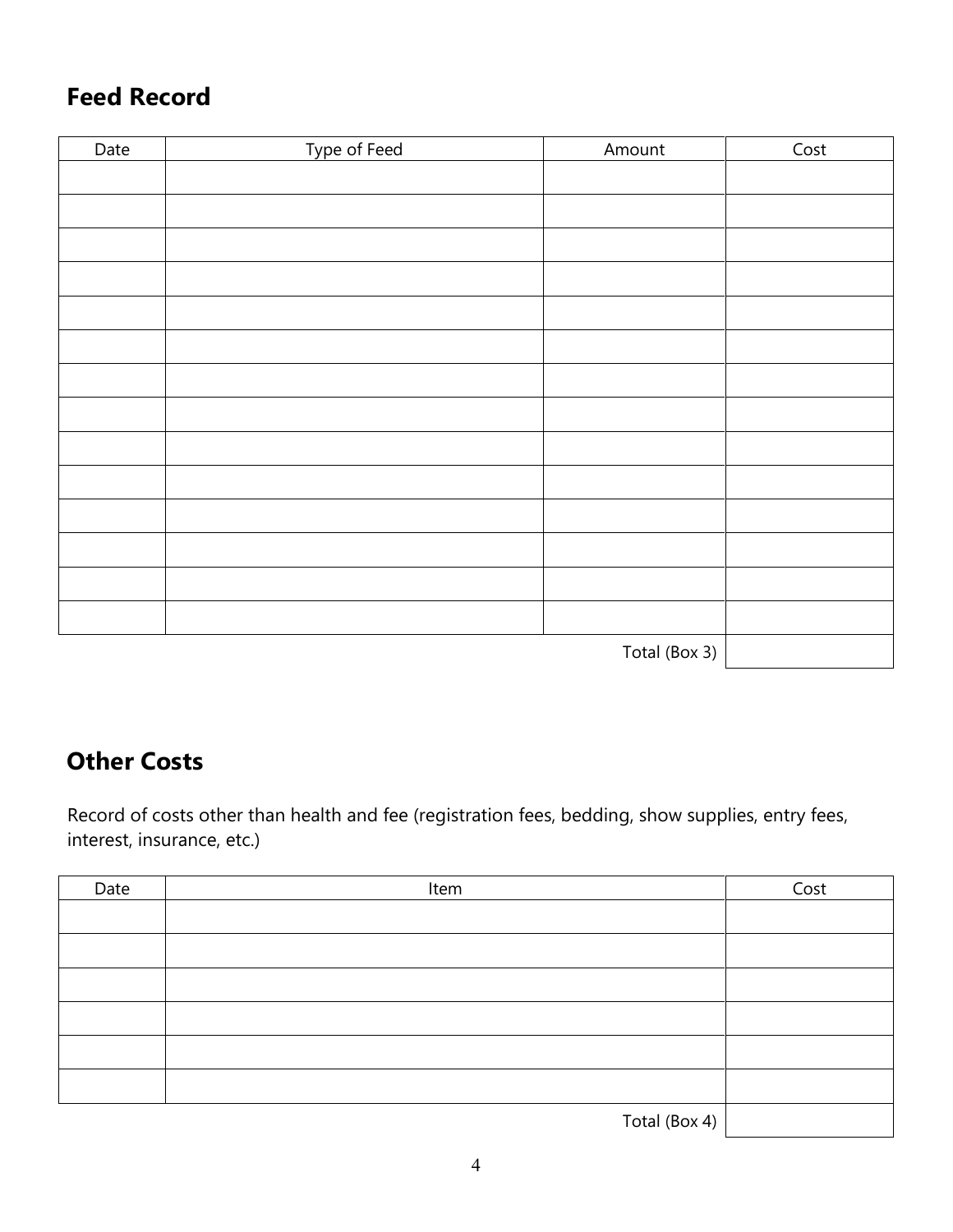### **Record of Income**

Include all sales as well as the value of the produce you or your family uses.

| Date | Type (Sale of animals,<br>produce, services,<br>premiums) | Units Sold (lbs., number,<br>dozen, etc.) | Unit Value    | Total |
|------|-----------------------------------------------------------|-------------------------------------------|---------------|-------|
|      |                                                           |                                           |               |       |
|      |                                                           |                                           |               |       |
|      |                                                           |                                           |               |       |
|      |                                                           |                                           |               |       |
|      |                                                           |                                           |               |       |
|      |                                                           |                                           |               |       |
|      |                                                           |                                           |               |       |
|      |                                                           |                                           |               |       |
|      |                                                           |                                           |               |       |
|      |                                                           |                                           |               |       |
|      |                                                           |                                           |               |       |
|      |                                                           |                                           | Total (Box 5) |       |

#### **Animals on Hand at Fair Time**

| Date | Description   | Value |
|------|---------------|-------|
|      |               |       |
|      |               |       |
|      |               |       |
|      |               |       |
|      |               |       |
|      |               |       |
|      |               |       |
|      |               |       |
|      |               |       |
|      |               |       |
|      |               |       |
|      | Total (Box 6) |       |